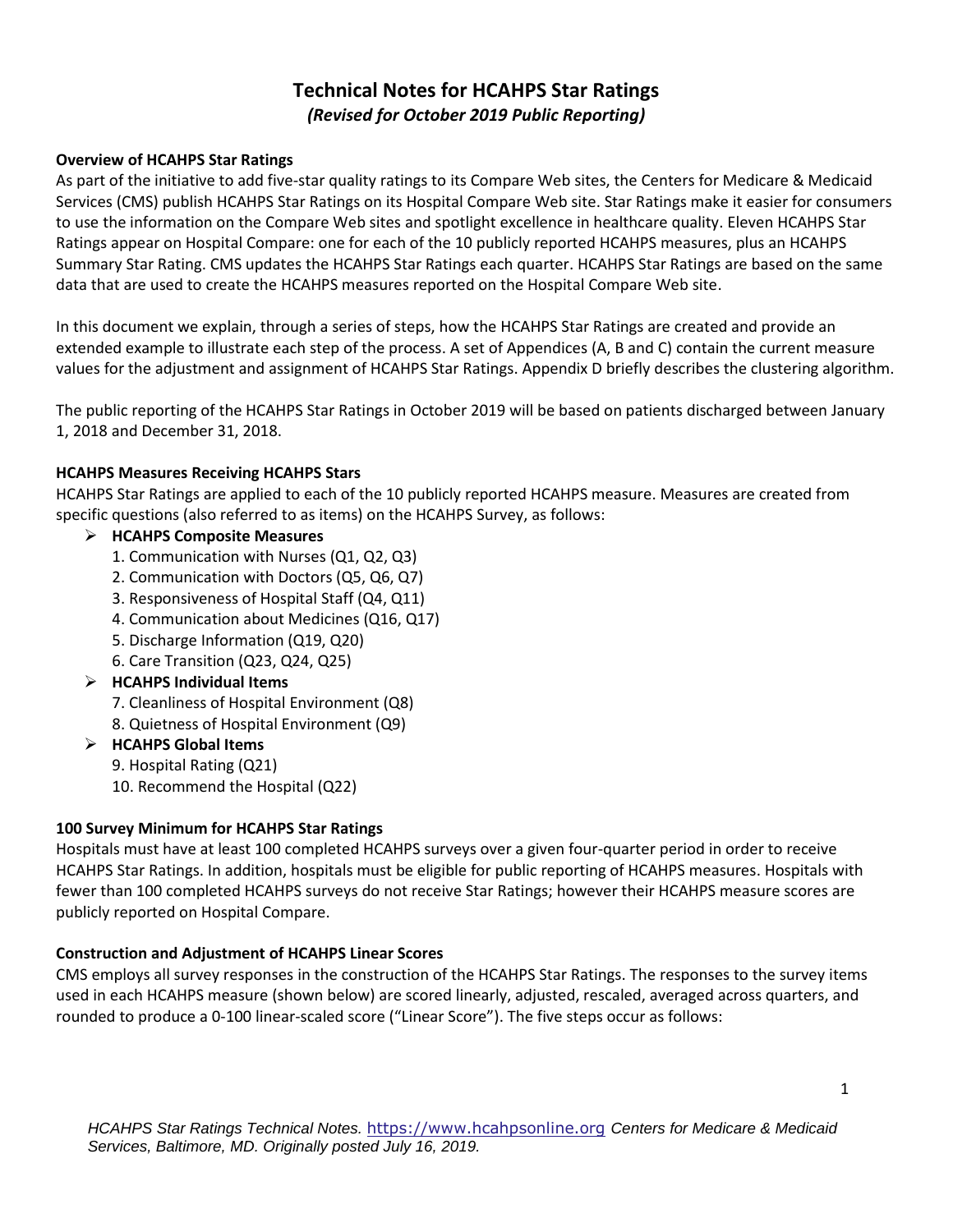#### **One: Linear scoring**

The Linear Score used in HCAHPS Star Ratings is closely related to the "top-box," "middle-box" and "bottom-box" scores publicly reported on the Hospital Compare Web site.

Individual responses to the HCAHPS Survey are scored as follows:

#### **For items 1-9, 11, and 16-17:**

 $\triangleright$  "Never" = 1; "Sometimes" = 2; "Usually" = 3; and "Always" = 4

**For items 19 and 20:**

 $\triangleright$  "No" = 0; and "Yes" = 1

**For item 21:**

 $\triangleright$  Hospital Rating "0" = 0; Hospital Rating "1" = 1; Hospital Rating "2" = 2 ... Hospital Rating "10" = 10 **For item 22:**

```
\triangleright "Definitely No" = 1; "Probably No" = 2; "Probably Yes" = 3; and "Definitely Yes" = 4
```
### **For items 23, 24, and 25:**

```
\triangleright "Strongly Disagree" = 1; "Disagree" = 2; "Agree" = 3; and "Strongly Agree" = 4
```
The item responses are averaged at the hospital level to form the hospital-level mean for each measure.

### **Two: Adjustment of HCAHPS linear scores**

CMS applies adjustments for the effects of patient mix, survey mode, and quarterly weighting through a series of steps, as follows.

First, CMS applies patient-mix adjustment (PMA) to quarterly HCAHPS scores to account for the tendency of certain patient sub-groups to respond more positively or negatively to the HCAHPS Survey. PMA enables fair comparisons across hospitals by adjusting hospital scores as if all hospitals had an identical mix of patient characteristics. The patientmix adjustment table can be found in Appendix A (Table 1a and 1b). Appendix A also contains the national means (Table 2a and 2b) for patient-mix variables. These adjustments are applied to HCAHPS scores on the scale shown above. These values are shown for each answer option on the survey instrument. Additional information about the application of the HCAHPS patient-mix adjustments, including the definition of the PMA factors, can be found in the documents on the HCAHPS On-Line Web site, [www.hcahpsonline.org,](http://www.hcahpsonline.org/) under the *"Mode & Patient-Mix Adj"* button.

Please note: The HCAHPS Patient-Mix Adjustment (PMA) model was updated to add Question 28, patient's self-reported overall mental or emotional health, beginning with July 1, 2018 (Quarter 3, 2018) discharges. The new PMA variable is called Self-Rated Mental Health. In addition, the label for overall health was changed to "Self-Rated Overall Health."

Self-Rated Mental Health follows the same linear parameterization as Self-Rated Overall Health: patient responses are coded as 1 ("Excellent") through 5 ("Poor"). The patient-mix adjustment model will thus include both Self-Rated Overall Health and Self-Rated Mental Health. HCAHPS survey results were adjusted using the new PMA model beginning with July 1, 2018 discharges.

Adjustments and national means contained in Tables 1a and 2a, respectively, are needed to estimate PMA for discharges prior to July 1, 2018. To estimate PMA for discharges on or after July 1, 2018 please see Tables 1b and 2b. Second, HCAHPS quarterly scores are adjusted for the effect of mode of survey administration (mail, telephone, mixed mode or Interactive Voice Response). CMS derived the survey mode adjustments from a large-scale, randomized mode experiment. The mode adjustments are included in Appendix B. Similar to PMA, these adjustment are applied on the original scale shown on the HCAHPS survey instrument for each measure. For detailed information about the mode experiment and survey mode adjustment, please see [www.hcahpsonline.org.](http://www.hcahpsonline.org/)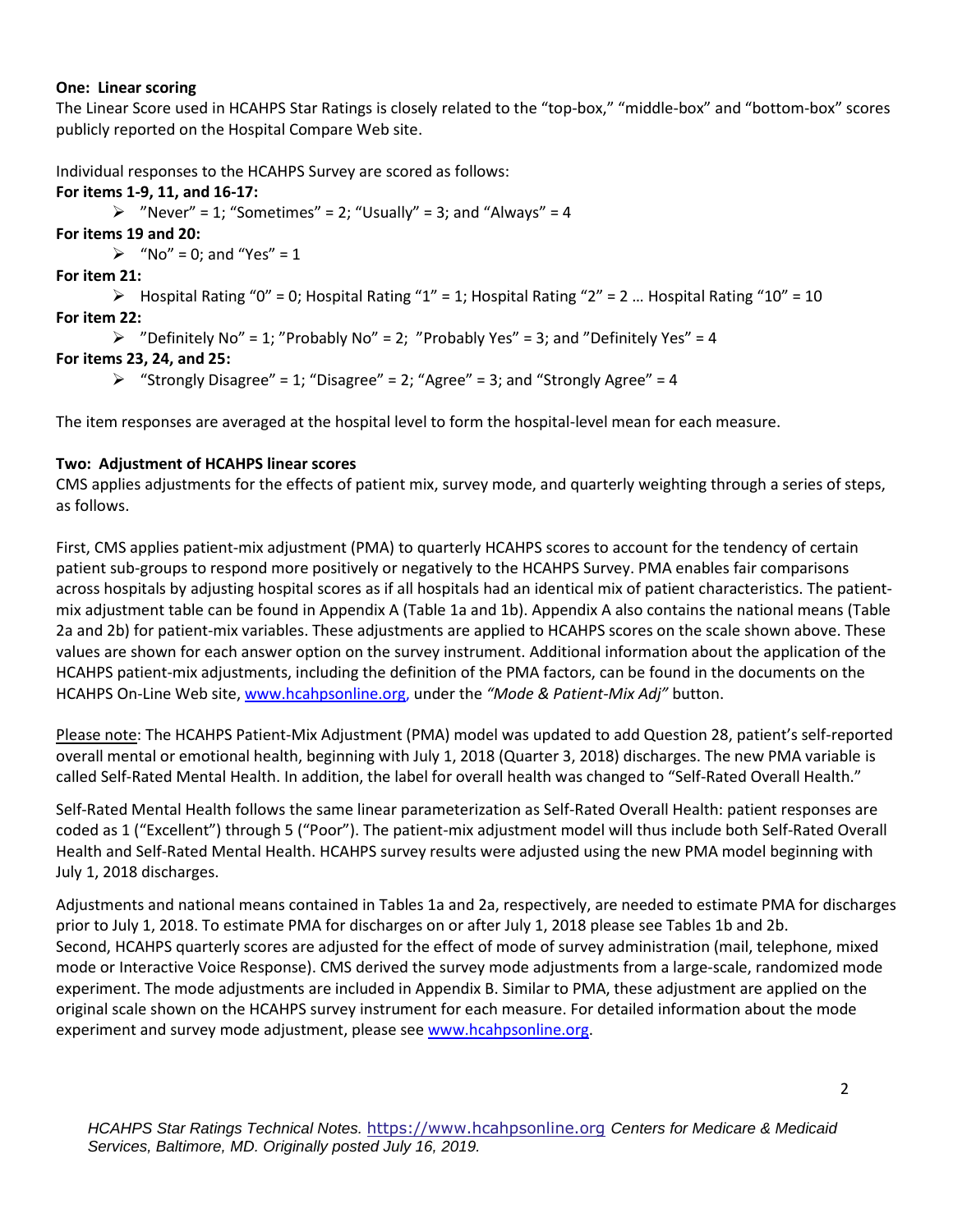If the measure is a multi-item composite, averaging of items within composites takes place at this point.

# **Three: Rescaling of HCAHPS linear adjusted scores**

Each adjusted HCAHPS linear measure score on the original scale (shown above) is then transformed into a 0-100 linearscaled score using the following conversion:

The PMA- and mode-adjusted hospital-level measure mean, **M**, minus the lowest possible response to the measure, **R**, divided by the highest possible response to the measure, **K**, minus the lowest response, R. An example follows:

$$
100*\frac{M-R}{K-R}
$$

#### **Four: Weighted Average of Quarters of HCAHPS linear scores**

The four-quarter averages of HCAHPS linear scores are weighted proportionately to the number of eligible patients seen by the hospital in each quarter of the reporting period. Specifically, each quarter's score has a quarterly weight equal to that quarter's eligible discharge size divided by the total eligible discharge size for the four quarters that make up the reporting period.

#### **Five: Rounding of HCAHPS linear scores**

The four-quarter averages of HCAHPS linear scores are rounded to integer values (whole numbers) using standard rounding rules, as follows:

If the unrounded four-quarter average is less than [X.5], then round down to nearest whole integer. If the unrounded four-quarter average is equal to or greater than [X.5], then round up to nearest whole integer.

### **An example of the calculation of an HCAHPS Linear Score**

The following is an example of the construction and adjustment of an HCAHPS linear score.

#### **Step 1: Linear scoring**

For a single quarter from Hospital A, 5 patients responded by telephone to HCAHPS Survey Cleanliness item (item 8) as follows: 4, 4, 3, 2, and 4. The mean of these responses is **3.4**.

# **Step 2: Adjustment of HCAHPS linear scores**

This hospital has a total patient-mix adjustment of **-0.038** and a telephone mode adjustment of **-0.018** (as found in the Appendices that follow).

Patient-mix adjustment applied: 3.4 – 0.038 = **3.362** Phone mode adjustment applied: 3.362 – 0.018 = **3.344** (M) Cleanliness has a maximum response of 4 (K) and a minimum response of 1 (R).

# **Step 3: Rescaling of HCAHPS linear scores**

To put this score into the 0-100 scale:

 $100*(3.344 - 1) / (4 - 1)$  = **78.13** Thus, **78.13** is the quarterly Linear Mean Score for Cleanliness for Hospital A.

# **Step 4: Weighted Average of Quarters of HCAHPS linear scores**

The four-quarter averages of HCAHPS linear scores are weighted proportionately to the number of eligible patients seen by the hospital in each quarter of the reporting period. For instance; a hospital has the following scores and numbers of eligibles for the four quarters in a reporting period: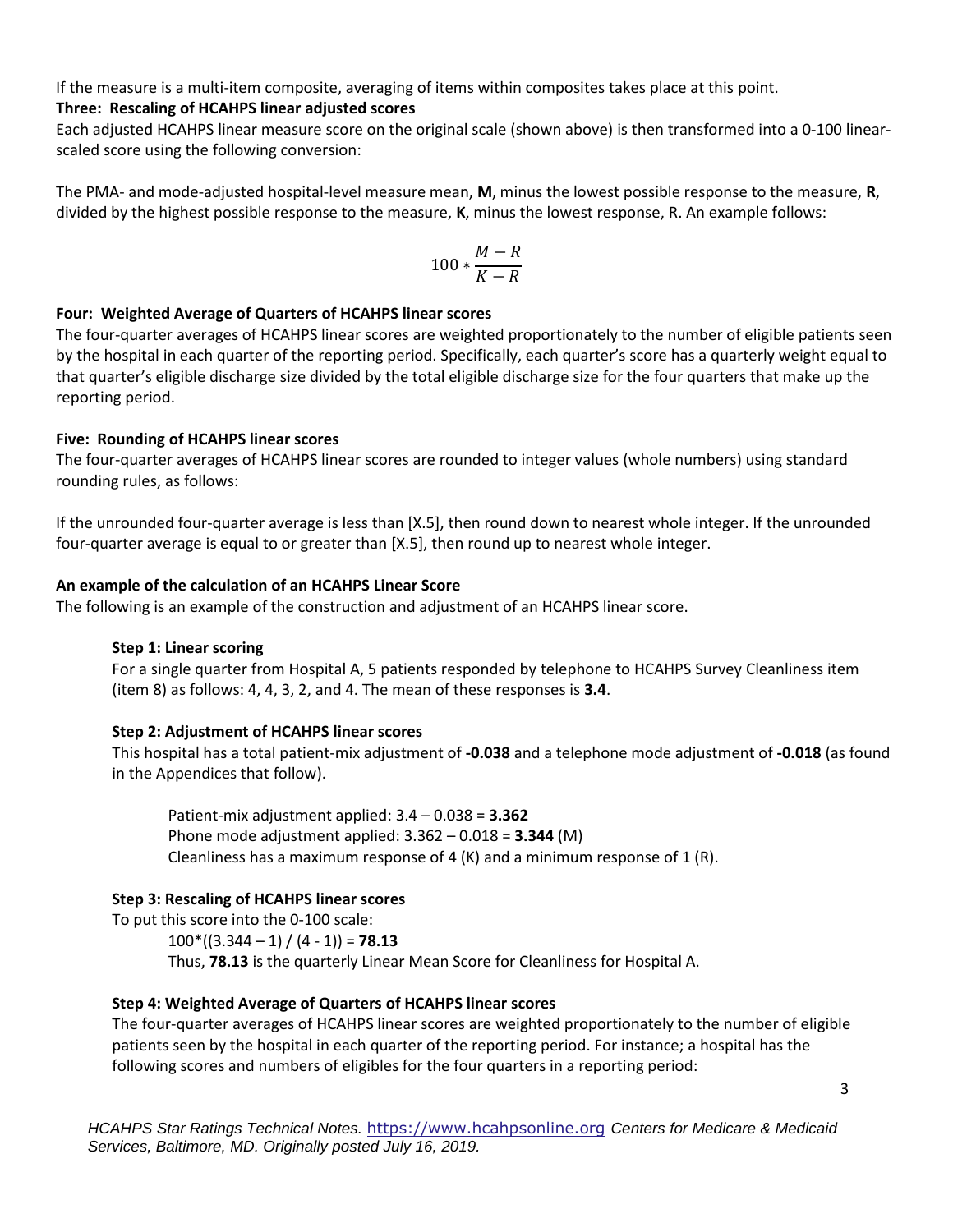Q1: 72.35, 4 eligibles; Q2: 67.26, 7 eligibles; Q3: 75.94, 8 eligibles; Q4: 76.33, 5 eligibles.

$$
4 + 7 + 8 + 5 = 24
$$
 total eligibles  
 $(72.35 * (\frac{4}{24})) + (67.26 * (\frac{7}{24})) + (75.94 * (\frac{8}{24})) + (76.33 * (\frac{5}{24})) = 72.89$  four quarter average

# **Step 5: Rounding of HCAHPS linear scores**

Four-quarter averages of HCAHPS linear scores are rounded to integer values using standard rounding rules, as follows:

72.89: .89 is greater than .5; so the linear score is rounded up to the next integer, 73.

# **Conversion of Linear Scores into HCAHPS Star Ratings for the 10 HCAHPS Measures**

Next, CMS assigns 1, 2, 3, 4, or 5 whole stars (only whole stars are assigned; partial stars are not used) for each HCAHPS measure by applying statistical methods that utilize relative distribution and clustering.

The Star Rating for each of the 10 HCAHPS measures is determined by applying a clustering algorithm to the individual measure scores. Conceptually, the clustering algorithm identifies the 'gaps' in the data and creates five categories (one for each star rating) such that scores of hospitals in the same score category (star rating) are as similar as possible, and scores of hospitals in different categories are as different as possible. This clustering algorithm is the same one employed by CMS to determine Medicare Part C and Part D Star Ratings.

The variance in measure scores is separated into within-cluster and between-cluster sum of squares components. The algorithm develops clusters that minimize the variance of measure scores within the clusters. More specifically, the clustering algorithm minimizes the within-cluster sum of squares for each of the Star Ratings levels. The cut points (boundaries) for star assignments are derived from the range of individual measure Star Ratings per cluster. The star levels associated with each cluster are determined by ordering the means of each cluster. The cut points for the current HCAHPS Star Ratings are shown in Appendix C. Additional information about the clustering method can be found in Appendix D.

# **The HCAHPS Summary Star Rating**

In addition to Star Ratings for the 10 HCAHPS measures, CMS introduced a new metric, the HCAHPS Summary Star Rating, which is the average of all of the Star Ratings of the HCAHPS measures. The HCAHPS Summary Star Rating is constructed from the following components:

- ➢ The Star Ratings from each of the 6 HCAHPS Composite Measures
	- o Communication with Nurses, Communication with Doctors, Responsiveness of Hospital Staff, Communication about Medicines, Discharge Information, and Care Transition.
- $\triangleright$  A single Star Rating for the HCAHPS Individual Items
	- $\circ$  The average of the Star Ratings assigned to Cleanliness of Hospital Environment and Quietness of Hospital Environment.
- $\triangleright$  A single Star Rating for the HCAHPS Global Items
	- o The average of the Star Ratings assigned to Hospital Rating and Recommend the Hospital.

The 8 Star Ratings (6 Composite Measure Star Ratings + Star Rating for Individual Items + Star Rating for Global Items) are combined as a simple average to form the HCAHPS Summary Star Rating. In the final step, normal rounding rules are applied to the 8-measure average to arrive at the HCAHPS Summary Star Rating (1, 2, 3, 4, or 5 stars).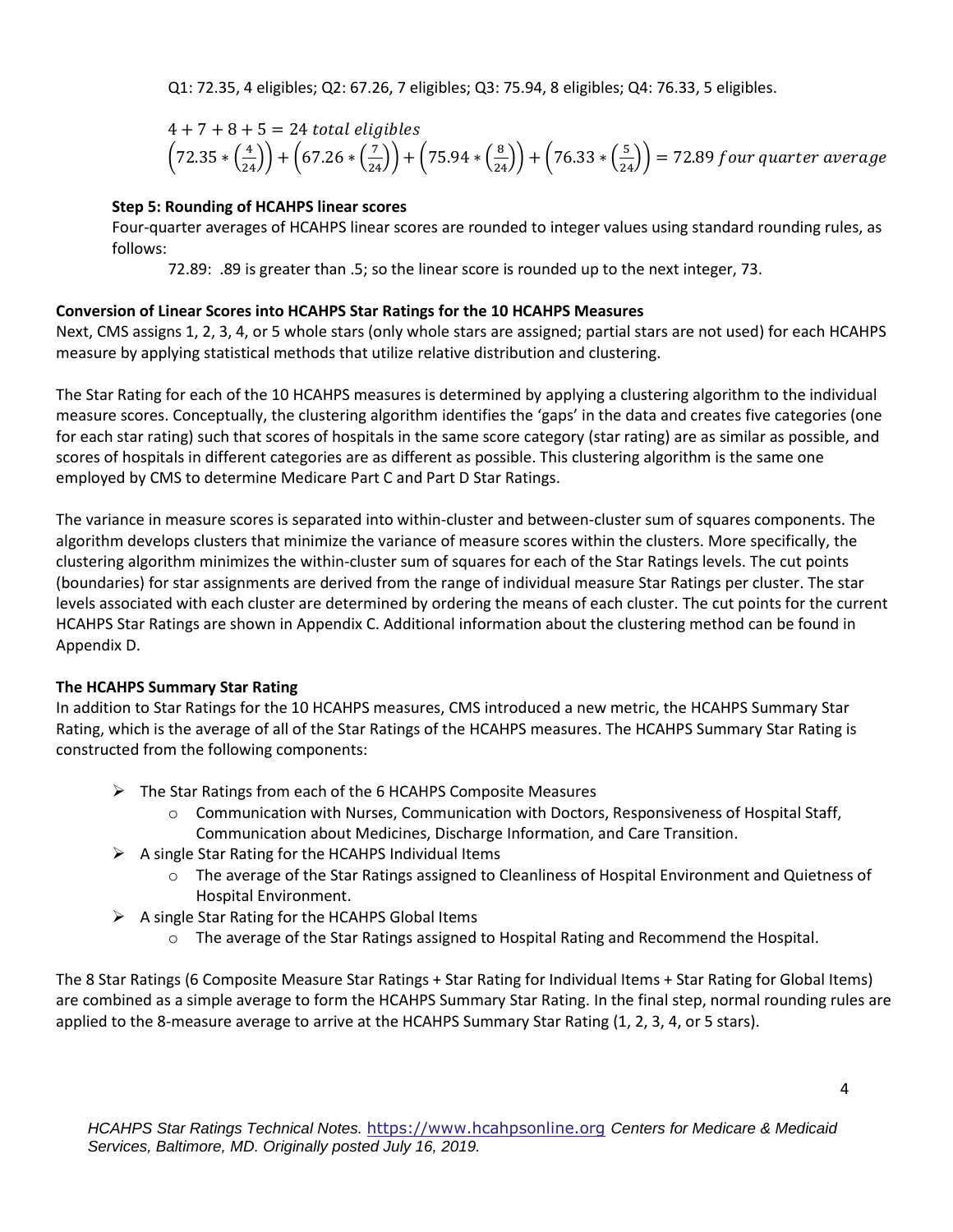### **An example of the calculation of the HCAHPS Summary Star Rating.**

The following is an example of how to calculate the HCAHPS Summary Star Rating. Suppose a hospital has Star Ratings for each of the 10 HCAHPS measures as shown in following table.

|                                      | 10<br><b>HCAHPS</b><br><b>Measure</b><br><b>Star</b><br><b>Ratings</b> | 8 Star<br><b>Ratings</b><br>Used in<br><b>HCAHPS</b><br><b>Summary</b><br><b>Star Rating</b> | 8-Measure<br><b>HCAHPS Summary Star</b><br><b>Rating Average</b><br>(unrounded) | <b>HCAHPS</b><br>Summary<br><b>Star Rating</b><br>(rounded) |
|--------------------------------------|------------------------------------------------------------------------|----------------------------------------------------------------------------------------------|---------------------------------------------------------------------------------|-------------------------------------------------------------|
| <b>HCAHPS Composite Measures</b>     |                                                                        |                                                                                              |                                                                                 |                                                             |
| <b>Communication with Nurses</b>     | 4                                                                      | 4                                                                                            |                                                                                 | 4                                                           |
| <b>Communication with Doctors</b>    | 3                                                                      | 3                                                                                            |                                                                                 |                                                             |
| Responsiveness of Hospital Staff     | 4                                                                      | 4                                                                                            |                                                                                 |                                                             |
| <b>Communication about Medicines</b> | 4                                                                      | 4                                                                                            |                                                                                 |                                                             |
| Discharge Information                | 4                                                                      | 4                                                                                            |                                                                                 |                                                             |
| Care Transition                      | 3                                                                      | 3                                                                                            | $(4+3+4+4+4+3+5+3.5)/8$<br>$= 3.813$                                            |                                                             |
| <b>HCAHPS Individual Items</b>       |                                                                        |                                                                                              |                                                                                 |                                                             |
| Cleanliness of Hospital Environment  | 5                                                                      | $(5+5)/2$                                                                                    |                                                                                 |                                                             |
| Quietness of Hospital Environment    | 5                                                                      | $= 5$                                                                                        |                                                                                 |                                                             |
| <b>HCAHPS Global Items</b>           |                                                                        |                                                                                              |                                                                                 |                                                             |
| <b>Hospital Rating</b>               | 4                                                                      | $(4+3)/2$                                                                                    |                                                                                 |                                                             |
| Recommend the Hospital               | 3                                                                      | $= 3.5$                                                                                      |                                                                                 |                                                             |

**Step 1:** Calculate a Star Rating for HCAHPS Individual Items by averaging the Star Ratings for Cleanliness of Hospital Environment and Quietness of Hospital Environment.

In this example, the Star Rating for HCAHPS Individual Items =  $(5+5)/2 = 5$ .

**Step 2:** Calculate a Star Rating for HCAHPS Global Items by averaging the Star Ratings for Hospital Rating and Recommend the Hospital.

In this example, the Star Rating for HCAHPS Global Items = (4+3)/2 = 3.5. *Note: Do not round this average.*

**Step 3:** Calculate the HCAHPS Summary Star Rating as the average of the 6 composite measure Star Ratings, the Star Rating for HCAHPS Individual Items, and the Star Rating for HCAHPS Global Items. In this example, the HCAHPS Summary Star Rating =  $(4+3+4+4+4+3+5+3.5)/8=3.813$ .

**Step 4:** Lastly, round the 8-Measure HCAHPS Summary Star Rating Average using the rounding table below. In this example, the hospital's HCAHPS Summary Star Rating rounds to 4 stars.

CMS uses standard rounding rules for the assignment of HCAHPS Summary Stars, as follows:

| <b>8-Measure HCAHPS Summary Star Rating</b><br>Average | <b>HCAHPS Summary Star Rating Assignment</b> |  |  |  |  |
|--------------------------------------------------------|----------------------------------------------|--|--|--|--|
| $≥1.00$ and <1.50                                      | 1 Star                                       |  |  |  |  |
| $≥1.50$ and $<2.50$                                    | 2 Stars                                      |  |  |  |  |
| $≥2.50$ and $< 3.50$                                   | 3 Stars                                      |  |  |  |  |
| ≥3.50 and $<4.50$                                      | 4 Stars                                      |  |  |  |  |
| ≥4.50 and $≤5.00$                                      | 5 Stars                                      |  |  |  |  |

*HCAHPS Star Ratings Technical Notes.* [https://www.hcahpsonline.org](https://www.hcahpsonline.org/) *Centers for Medicare & Medicaid Services, Baltimore, MD. Originally posted July 16, 2019.*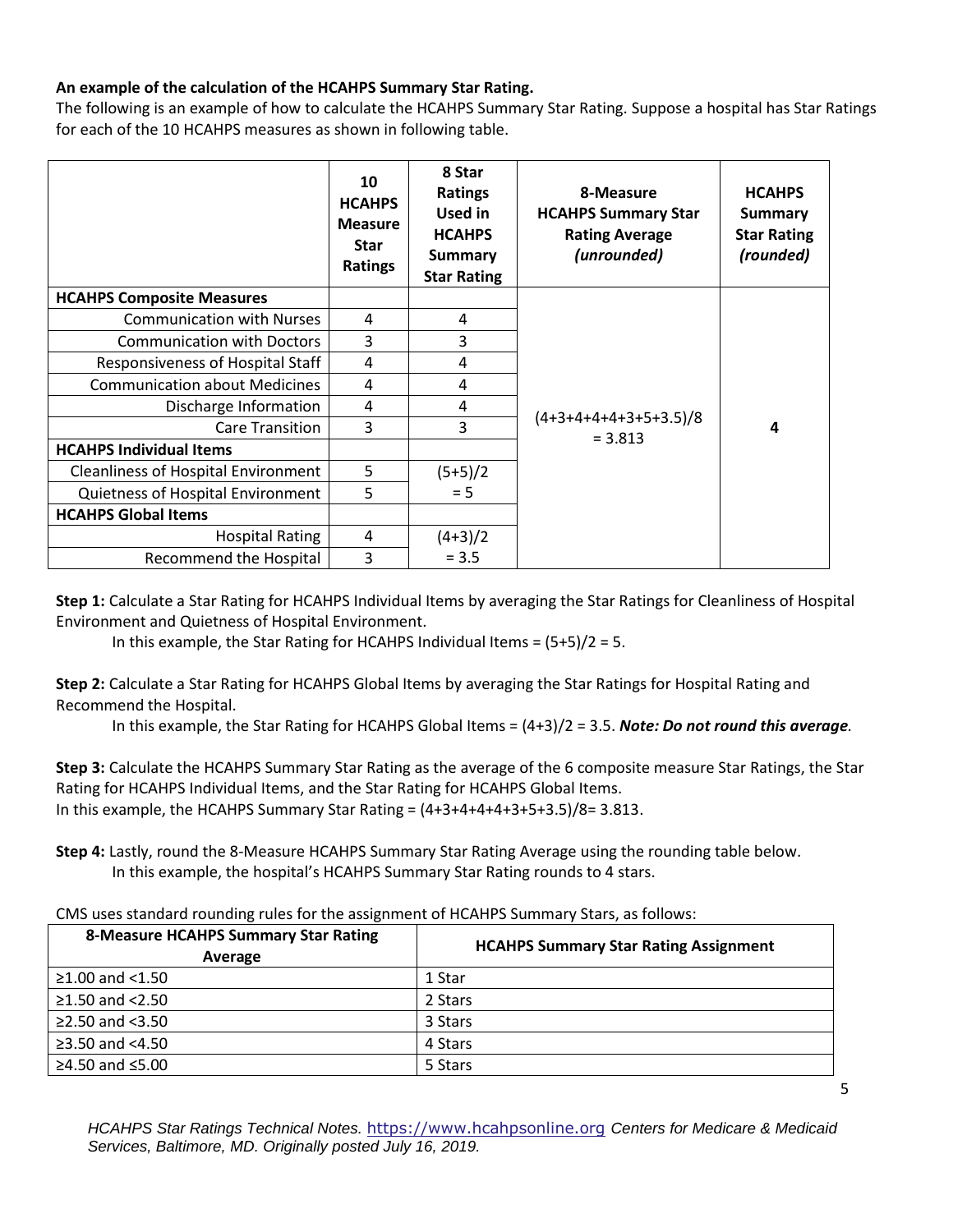**Appendix A, Table 1a: HCAHPS Patient-Mix Adjustments of Linear Scores for Patients Discharged Between Quarter 1, 2018 and Quarter 2, 2018 (January 1, 2018 to June 30, 2018)**

|                                                                                        | Comm. with Nurses | Comm. with Doctors | Responsiveness of Hosp.<br>Staff | Comm. About Medicines | Cleanliness of Hosp. Env. | Quietness of Hosp. Env. | Discharge Information | Transition<br>Care <sup>-</sup> | Hospital Rating | Recommend the Hospital |
|----------------------------------------------------------------------------------------|-------------------|--------------------|----------------------------------|-----------------------|---------------------------|-------------------------|-----------------------|---------------------------------|-----------------|------------------------|
| Education (per level;<br>1=8th grade or less and 6=More<br>than 4-year college degree) | 0.0132            | 0.0174             | 0.0230                           | 0.0470                | 0.0136                    | 0.0458                  | 0.0035                | 0.0008                          | 0.1032          | 0.0161                 |
| Self-Rated Overall Health (per<br>level; 1=Excellent and 5=Poor)                       | 0.0677            | 0.0699             | 0.0908                           | 0.1017                | 0.0648                    | 0.0666                  | 0.0108                | 0.0819                          | 0.2590          | 0.0820                 |
| Response Percentile<br>(per 1% of response percentile)                                 | 0.0026            | 0.0026             | 0.0036                           | 0.0039                | 0.0009                    | 0.0004                  | 0.0004                | 0.0026                          | 0.0070          | 0.0024                 |
| <b>LANGUAGE SPOKEN AT HOME</b>                                                         |                   |                    |                                  |                       |                           |                         |                       |                                 |                 |                        |
| Spanish                                                                                | $-0.0186$         | $-0.0513$          | $-0.0281$                        | $-0.0643$             | 0.0065                    | $-0.0900$               | $-0.0173$             | $-0.0245$                       | $-0.4357$       | $-0.1402$              |
| Chinese                                                                                | 0.0745            | 0.0597             | 0.0902                           | 0.0369                | 0.0183                    | $-0.0429$               | $-0.0237$             | 0.0855                          | 0.0464          | 0.0079                 |
| R/V/P/O                                                                                | 0.0269            | 0.0127             | 0.0581                           | $-0.0200$             | 0.0524                    | $-0.0812$               | 0.0039                | 0.0604                          | 0.0404          | $-0.0072$              |
| English (REFERENCE)                                                                    | 0.0000            | 0.0000             | 0.0000                           | 0.0000                | 0.0000                    | 0.0000                  | 0.0000                | 0.0000                          | 0.0000          | 0.0000                 |
| <b>AGE</b>                                                                             |                   |                    |                                  |                       |                           |                         |                       |                                 |                 |                        |
| Age 18-24                                                                              | 0.0658            | 0.0630             | 0.1378                           | $-0.1412$             | 0.0412                    | 0.0051                  | $-0.0335$             | $-0.0422$                       | 0.6903          | 0.2280                 |
| Age 25-34                                                                              | 0.0358            | 0.0436             | 0.0538                           | $-0.1661$             | 0.0337                    | $-0.0175$               | $-0.0367$             | $-0.0784$                       | 0.5632          | 0.1697                 |
| Age 35-44                                                                              | 0.0218            | 0.0270             | 0.0362                           | $-0.1571$             | 0.0555                    | 0.0006                  | $-0.0377$             | $-0.0700$                       | 0.4636          | 0.1384                 |
| Age 45-54                                                                              | $-0.0169$         | $-0.0208$          | $-0.0160$                        | $-0.1934$             | 0.0475                    | 0.0028                  | $-0.0474$             | $-0.0925$                       | 0.2527          | 0.0670                 |
| Age 55-64                                                                              | $-0.0411$         | $-0.0428$          | $-0.0455$                        | $-0.1794$             | 0.0405                    | 0.0039                  | $-0.0490$             | $-0.0984$                       | 0.1088          | 0.0274                 |
| Age 65-74                                                                              | $-0.0586$         | $-0.0633$          | $-0.0618$                        | $-0.1694$             | 0.0289                    | $-0.0137$               | $-0.0492$             | $-0.0997$                       | $-0.0297$       | $-0.0064$              |
| Age 75-84                                                                              | $-0.0390$         | $-0.0436$          | $-0.0411$                        | $-0.1012$             | 0.0243                    | $-0.0072$               | $-0.0239$             | $-0.0497$                       | $-0.0480$       | $-0.0119$              |
| Age 85+ (REFERENCE)                                                                    | 0.0000            | 0.0000             | 0.0000                           | 0.0000                | 0.0000                    | 0.0000                  | 0.0000                | 0.0000                          | 0.0000          | 0.0000                 |
| <b>SERVICE LINE</b>                                                                    |                   |                    |                                  |                       |                           |                         |                       |                                 |                 |                        |
| Male Medical                                                                           | $-0.0170$         | 0.0021             | $-0.0254$                        | $-0.1055$             | $-0.1158$                 | $-0.0031$               | $-0.0240$             | $-0.0257$                       | $-0.0453$       | $-0.0349$              |
| Male Surgical                                                                          | $-0.0492$         | $-0.1516$          | $-0.0793$                        | $-0.1837$             | $-0.1350$                 | $-0.0468$               | $-0.0664$             | $-0.1090$                       | $-0.3537$       | $-0.1465$              |
| Female Medical (REFERENCE)                                                             | 0.0000            | 0.0000             | 0.0000                           | 0.0000                | 0.0000                    | 0.0000                  | 0.0000                | 0.0000                          | 0.0000          | 0.0000                 |
| <b>Female Surgical</b>                                                                 | $-0.0287$         | $-0.1587$          | $-0.0544$                        | $-0.0646$             | $-0.0242$                 | $-0.0742$               | $-0.0560$             | $-0.0841$                       | $-0.3084$       | $-0.1161$              |
| <b>Female Maternity</b>                                                                | $-0.1107$         | $-0.2010$          | $-0.2303$                        | $-0.2515$             | $-0.0117$                 | $-0.2160$               | $-0.0613$             | $-0.1040$                       | $-0.6230$       | $-0.2439$              |
| <b>INTERACTIONS</b>                                                                    |                   |                    |                                  |                       |                           |                         |                       |                                 |                 |                        |
| Surgical Line * Age <sup>1</sup>                                                       | 0.0019            | 0.0109             | $-0.0009$                        | 0.0012                | $-0.0034$                 | 0.0032                  | $-0.0011$             | 0.0052                          | 0.0246          | 0.0096                 |
| Maternity Line * Age <sup>1</sup>                                                      | 0.0081            | 0.0121             | 0.0018                           | 0.0162                | $-0.0064$                 | 0.0013                  | 0.0091                | 0.0066                          | 0.0789          | 0.0254                 |

<sup>1</sup> Age takes on the values of 1 to 8 as follows: (1: 18 to 24); (2: 25 to 34); (3: 35 to 44); (4: 45 to 54); (5: 55 to 64); (6: 65 to 74); (7: 75 to 84); and (8: 85+).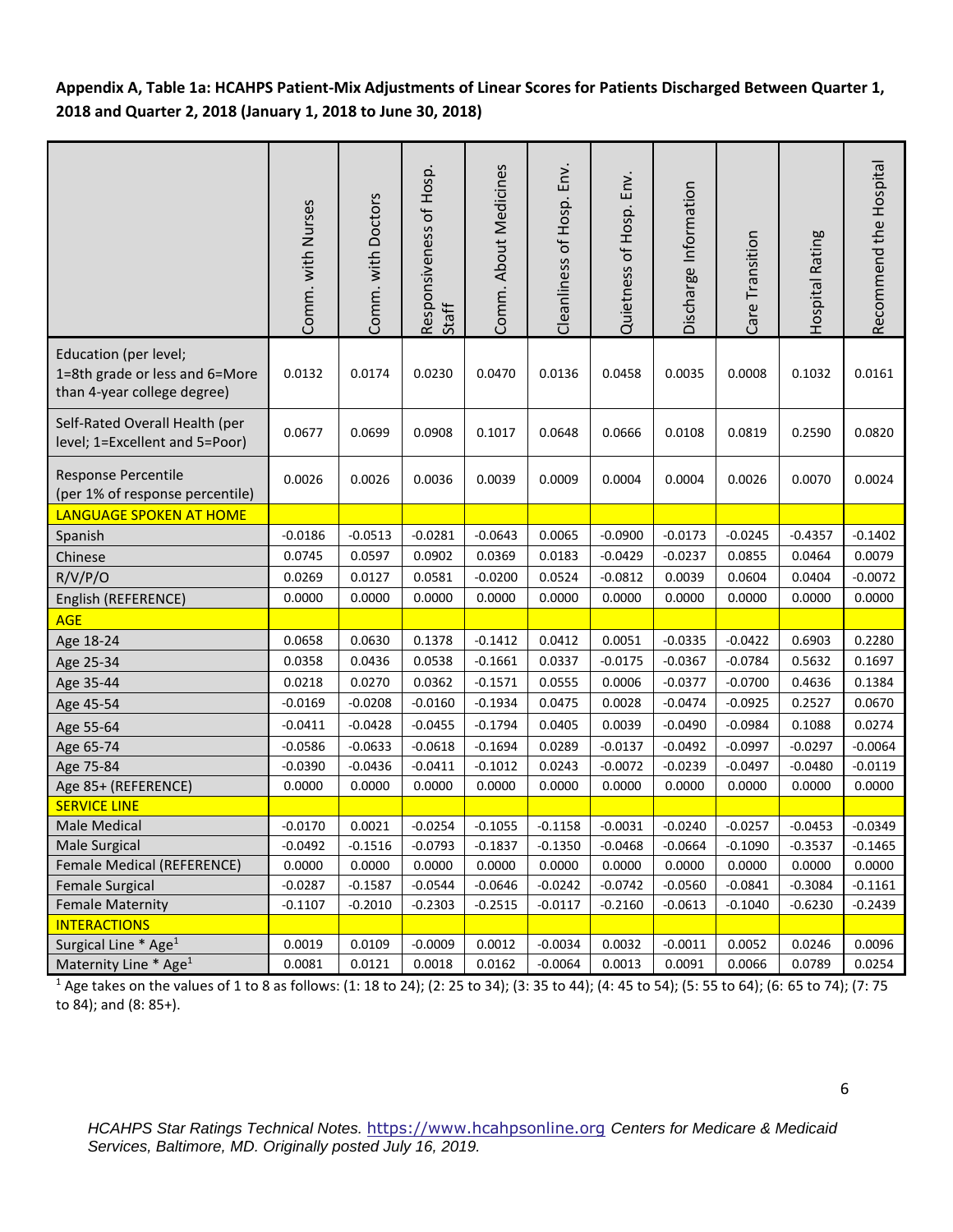**Appendix A, Table 1b: HCAHPS Patient-Mix Adjustments of Linear Scores for Patients Discharged Between Quarter 3, 2018 and Quarter 4, 2018 (July 1, 2018 to December 31, 2018)** 

|                                                                                        | Comm. with Nurses | Comm. with Doctors | Responsiveness of Hosp.<br>Staff | Comm. About Medicines | Cleanliness of Hosp. Env. | Quietness of Hosp. Env. | Discharge Information | Transition<br>Care <sup>-</sup> | Hospital Rating | Recommend the Hospital |
|----------------------------------------------------------------------------------------|-------------------|--------------------|----------------------------------|-----------------------|---------------------------|-------------------------|-----------------------|---------------------------------|-----------------|------------------------|
| Education (per level;<br>1=8th grade or less and 6=More<br>than 4-year college degree) | 0.0181            | 0.0226             | 0.0290                           | 0.0550                | 0.0170                    | 0.0505                  | 0.0047                | 0.0100                          | 0.1156          | 0.0203                 |
| Self-Rated Overall Health (per<br>level; 1=Excellent and 5=Poor)                       | 0.0401            | 0.0409             | 0.0587                           | 0.0636                | 0.0447                    | 0.0441                  | 0.0052                | 0.0391                          | 0.1785          | 0.0561                 |
| Self-Rated Mental Health (per<br>level; 1=Excellent and 5=Poor)                        | 0.0506            | 0.0533             | 0.0577                           | 0.0743                | 0.0354                    | 0.0436                  | 0.0136                | 0.0875                          | 0.1497          | 0.0480                 |
| Response Percentile<br>(per 1% of response percentile)                                 | 0.0022            | 0.0022             | 0.0030                           | 0.0031                | 0.0004                    | $-0.0001$               | 0.0003                | 0.0021                          | 0.0054          | 0.0020                 |
| LANGUAGE SPOKEN AT HOME                                                                |                   |                    |                                  |                       |                           |                         |                       |                                 |                 |                        |
| Spanish                                                                                | $-0.0206$         | $-0.0578$          | $-0.0266$                        | $-0.0662$             | 0.0163                    | $-0.0811$               | $-0.0182$             | $-0.0197$                       | $-0.4413$       | $-0.1388$              |
| Chinese                                                                                | 0.0377            | 0.0215             | 0.0519                           | $-0.0004$             | $-0.0098$                 | $-0.0842$               | $-0.0310$             | 0.0775                          | $-0.0718$       | $-0.0192$              |
| R/V/P/O                                                                                | 0.0065            | $-0.0093$          | 0.0410                           | $-0.0452$             | 0.0393                    | $-0.0941$               | $-0.0007$             | 0.0336                          | $-0.0402$       | $-0.0353$              |
| English (REFERENCE)                                                                    | 0.0000            | 0.0000             | 0.0000                           | 0.0000                | 0.0000                    | 0.0000                  | 0.0000                | 0.0000                          | 0.0000          | 0.0000                 |
| <b>AGE</b>                                                                             |                   |                    |                                  |                       |                           |                         |                       |                                 |                 |                        |
| Age 18-24                                                                              | 0.0551            | 0.0700             | 0.1317                           | $-0.1506$             | 0.0436                    | $-0.0056$               | $-0.0298$             | $-0.0469$                       | 0.6856          | 0.2231                 |
| Age 25-34                                                                              | 0.0228            | 0.0451             | 0.0472                           | $-0.1782$             | 0.0355                    | $-0.0325$               | $-0.0363$             | $-0.0868$                       | 0.5594          | 0.1642                 |
| Age 35-44                                                                              | 0.0167            | 0.0342             | 0.0345                           | $-0.1589$             | 0.0580                    | $-0.0104$               | $-0.0377$             | $-0.0708$                       | 0.4761          | 0.1379                 |
| Age 45-54                                                                              | -0.0203           | $-0.0106$          | $-0.0201$                        | $-0.1807$             | 0.0562                    | $-0.0007$               | $-0.0482$             | $-0.0894$                       | 0.2694          | 0.0656                 |
| Age 55-64                                                                              | $-0.0360$         | $-0.0305$          | $-0.0375$                        | $-0.1727$             | 0.0519                    | 0.0052                  | $-0.0490$             | $-0.0862$                       | 0.1368          | 0.0338                 |
| Age 65-74                                                                              | $-0.0514$         | $-0.0489$          | $-0.0500$                        | $-0.1573$             | 0.0402                    | $-0.0074$               | $-0.0467$             | $-0.0849$                       | 0.0081          | 0.0040                 |
| Age 75-84                                                                              | $-0.0337$         | $-0.0345$          | $-0.0319$                        | $-0.0900$             | 0.0343                    | $-0.0005$               | $-0.0226$             | $-0.0407$                       | $-0.0213$       | $-0.0038$              |
| Age 85+ (REFERENCE)                                                                    | 0.0000            | 0.0000             | 0.0000                           | 0.0000                | 0.0000                    | 0.0000                  | 0.0000                | 0.0000                          | 0.0000          | 0.0000                 |
| <b>SERVICE LINE</b>                                                                    |                   |                    |                                  |                       |                           |                         |                       |                                 |                 |                        |
| Male Medical                                                                           | $-0.0140$         | 0.0043             | $-0.0240$                        | $-0.1013$             | $-0.1130$                 | 0.0011                  | $-0.0243$             | $-0.0235$                       | $-0.0463$       | $-0.0310$              |
| Male Surgical                                                                          | $-0.0314$         | $-0.1466$          | $-0.0553$                        | $-0.1668$             | $-0.1374$                 | $-0.0227$               | $-0.0663$             | $-0.0996$                       | $-0.3217$       | $-0.1302$              |
| Female Medical (REFERENCE)                                                             | 0.0000            | 0.0000             | 0.0000                           | 0.0000                | 0.0000                    | 0.0000                  | 0.0000                | 0.0000                          | 0.0000          | 0.0000                 |
| Female Surgical                                                                        | $-0.0150$         | $-0.1569$          | $-0.0385$                        | $-0.0484$             | $-0.0302$                 | $-0.0512$               | $-0.0574$             | $-0.0791$                       | $-0.2846$       | $-0.1040$              |
| <b>Female Maternity</b>                                                                | $-0.0848$         | $-0.1925$          | $-0.2193$                        | $-0.2318$             | 0.0009                    | $-0.1898$               | $-0.0629$             | $-0.0807$                       | $-0.5619$       | $-0.2218$              |
| <b>INTERACTIONS</b><br>Surgical Line * Age <sup>1</sup>                                | $-0.0001$         | 0.0111             | $-0.0031$                        | 0.0007                | $-0.0018$                 | 0.0000                  | $-0.0010$             | 0.0047                          | 0.0216          | 0.0080                 |
| Maternity Line * Age <sup>1</sup>                                                      | 0.0042            | 0.0120             | 0.0039                           | 0.0192                | $-0.0055$                 | 0.0010                  | 0.0109                | 0.0020                          | 0.0699          | 0.0225                 |
|                                                                                        |                   |                    |                                  |                       |                           |                         |                       |                                 |                 |                        |

<sup>1</sup> Age takes on the values of 1 to 8 as follows: (1: 18 to 24); (2: 25 to 34); (3: 35 to 44); (4: 45 to 54); (5: 55 to 64); (6: 65 to 74); (7: 75 to 84); and (8: 85+).

*HCAHPS Star Ratings Technical Notes.* [https://www.hcahpsonline.org](https://www.hcahpsonline.org/) *Centers for Medicare & Medicaid Services, Baltimore, MD. Originally posted July 16, 2019.*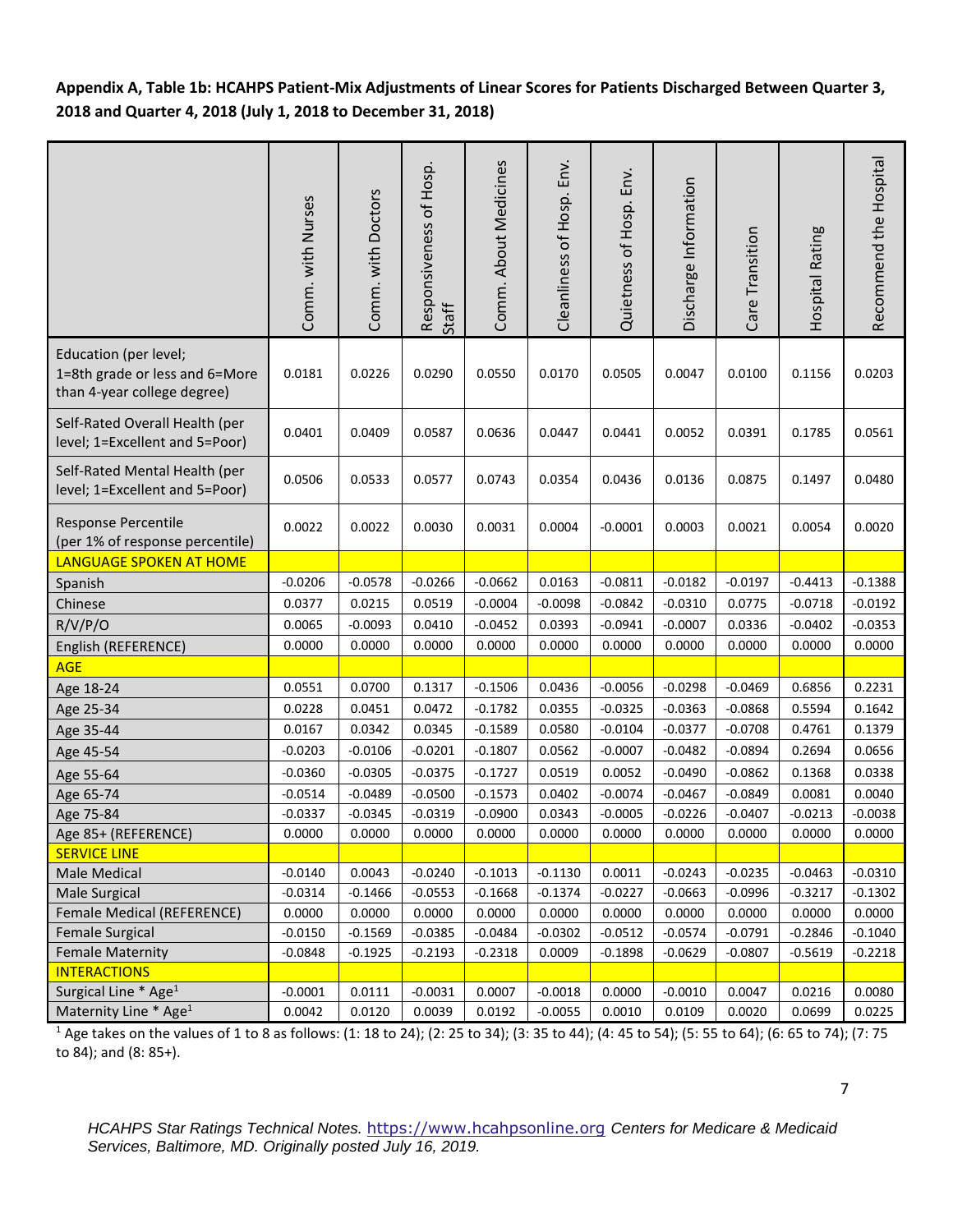**Appendix A, Table 2a: National Means of PMA Variables for Patients Discharged Between Quarter 1, 2018 and Quarter 2, 2018 (January 1, 2018 to June 30, 2018)**

|                                                                                        | <b>National Mean</b> |
|----------------------------------------------------------------------------------------|----------------------|
| Education (per level;<br>1=8th grade or less and 6=More<br>than 4-year college degree) | 3.594                |
| Self-Rated Overall Health<br>(per level; 1=Excellent and 5=Poor)                       | 2.882                |
| Response Percentile                                                                    | 14.5%                |
| LANGUAGE SPOKEN AT HOME                                                                |                      |
| Spanish                                                                                | 4.3%                 |
| Chinese                                                                                | 0.3%                 |
| R/V/P/O                                                                                | 1.4%                 |
| English (REFERENCE)                                                                    | 94.0%                |
| <b>AGE</b>                                                                             |                      |
| Age 18-24                                                                              | 2.5%                 |
| Age 25-34                                                                              | 7.3%                 |
| Age 35-44                                                                              | 4.8%                 |
| Age 45-54                                                                              | 7.6%                 |
| Age 55-64                                                                              | 17.8%                |
| Age 65-74                                                                              | 26.6%                |
| Age 75-84                                                                              | 22.7%                |
| Age 85+ (REFERENCE)                                                                    | 10.8%                |
| <b>SERVICE LINE</b>                                                                    |                      |
| <b>Male Medical</b>                                                                    | 27.9%                |
| <b>Male Surgical</b>                                                                   | 12.9%                |
| Female Medical (REFERENCE)                                                             | 35.8%                |
| <b>Female Surgical</b>                                                                 | 14.6%                |
| <b>Female Maternity</b>                                                                | 8.7%                 |
| <b>INTERACTIONS</b>                                                                    |                      |
| Surgical Line * Age <sup>1</sup>                                                       | 1.526                |
| Maternity Line * Age <sup>1</sup>                                                      | 0.176                |

<sup>1</sup> Age takes on the values of 1 to 8 as follows: (1: 18 to 24); (2: 25 to 34); (3: 35 to 44); (4: 45 to 54); (5: 55 to 64); (6: 65 to 74); (7: 75 to 84); and (8: 85+).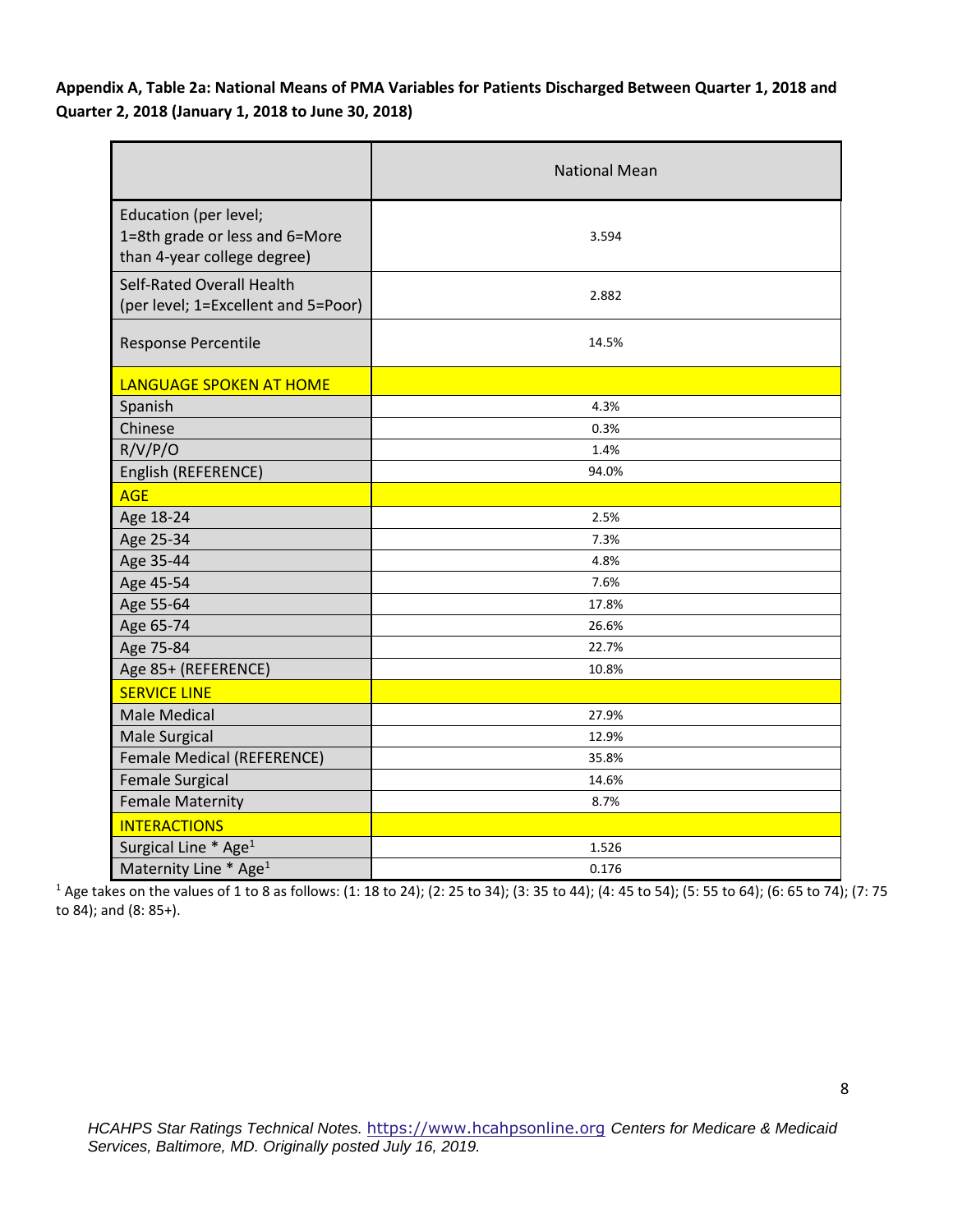**Appendix A, Table 2b: National Means of PMA Variables for Patients Discharged Between Quarter 3, 2018 and Quarter 4, 2018 (July 1, 2018 to December 31, 2018)** 

|                                                                                        | <b>National Mean</b> |
|----------------------------------------------------------------------------------------|----------------------|
| Education (per level;<br>1=8th grade or less and 6=More<br>than 4-year college degree) | 3.609                |
| Self-Rated Overall Health<br>(per level; 1=Excellent and 5=Poor)                       | 2.925                |
| Self-Rated Mental Health<br>(per level; 1=Excellent and 5=Poor)                        | 2.309                |
| Response Percentile                                                                    | 14.3%                |
| LANGUAGE SPOKEN AT HOME                                                                |                      |
| Spanish                                                                                | 4.2%                 |
| Chinese                                                                                | 0.3%                 |
| R/V/P/O                                                                                | 1.4%                 |
| English (REFERENCE)                                                                    | 94.2%                |
| <b>AGE</b>                                                                             |                      |
| Age 18-24                                                                              | 2.3%                 |
| Age 25-34                                                                              | 7.6%                 |
| Age 35-44                                                                              | 5.0%                 |
| Age 45-54                                                                              | 7.4%                 |
| Age 55-64                                                                              | 17.7%                |
| Age 65-74                                                                              | 26.3%                |
| Age 75-84                                                                              | 22.7%                |
| Age 85+ (REFERENCE)                                                                    | 10.9%                |
| <b>SERVICE LINE</b>                                                                    |                      |
| <b>Male Medical</b>                                                                    | 27.7%                |
| <b>Male Surgical</b>                                                                   | 13.3%                |
| Female Medical (REFERENCE)                                                             | 34.8%                |
| <b>Female Surgical</b>                                                                 | 15.2%                |
| <b>Female Maternity</b>                                                                | 9.0%                 |
| <b>INTERACTIONS</b>                                                                    |                      |
| Surgical Line * Age <sup>1</sup>                                                       | 1.585                |
| Maternity Line * Age <sup>1</sup>                                                      | 0.181                |

<sup>1</sup> Age takes on the values of 1 to 8 as follows: (1: 18 to 24); (2: 25 to 34); (3: 35 to 44); (4: 45 to 54); (5: 55 to 64); (6: 65 to 74); (7: 75 to 84); and (8: 85+).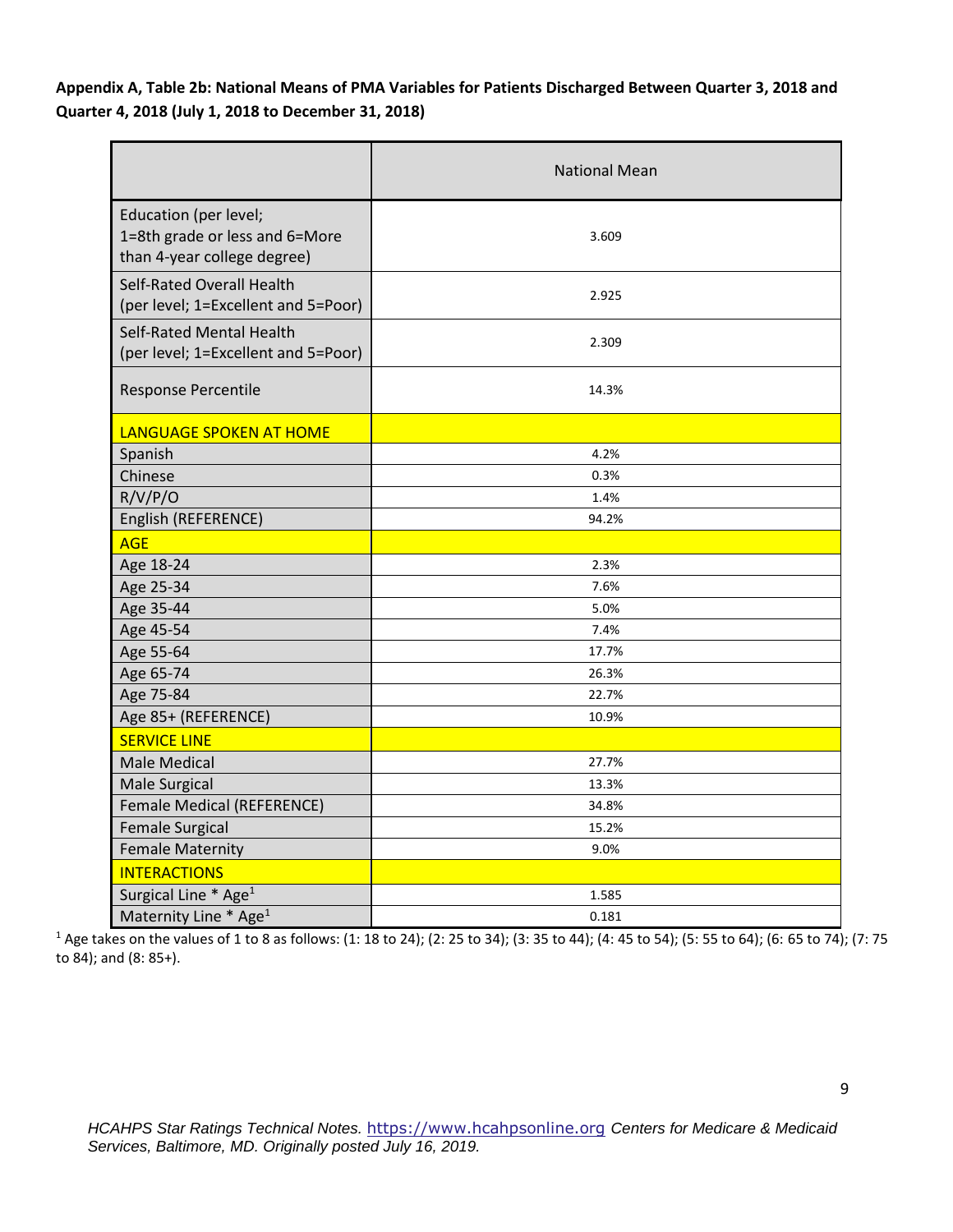**Appendix B: Survey Mode Adjustments of HCAHPS Linear Scores to Adjust to a Reference of Mail Mode (for HCAHPS score adjustments beginning with April 2017 discharges)**

|                                            | <b>Phone Only</b> | <b>Mixed</b> | <b>Active IVR</b> |
|--------------------------------------------|-------------------|--------------|-------------------|
| <b>HCAHPS Composite Measures</b>           |                   |              |                   |
| <b>Communication with Nurses</b>           | $-0.043$          | $-0.049$     | 0.013             |
| <b>Communication with Doctors</b>          | $-0.020$          | $-0.008$     | 0.036             |
| Responsiveness of Hospital Staff           | $-0.010$          | $-0.055$     | 0.042             |
| <b>Communication about Medicines</b>       | $-0.011$          | $-0.004$     | 0.023             |
| Discharge Information                      | $-0.017$          | $-0.012$     | $-0.016$          |
| Care Transition                            | $-0.024$          | $-0.028$     | 0.009             |
| <b>HCAHPS Individual Items</b>             |                   |              |                   |
| <b>Cleanliness of Hospital Environment</b> | $-0.018$          | $-0.046$     | 0.019             |
| Quietness of Hospital Environment          | $-0.105$          | $-0.080$     | $-0.056$          |
| <b>HCAHPS Global Items</b>                 |                   |              |                   |
| <b>Hospital Rating</b>                     | $-0.166$          | $-0.142$     | 0.079             |
| <b>Recommend the Hospital</b>              | $-0.043$          | $-0.035$     | 0.030             |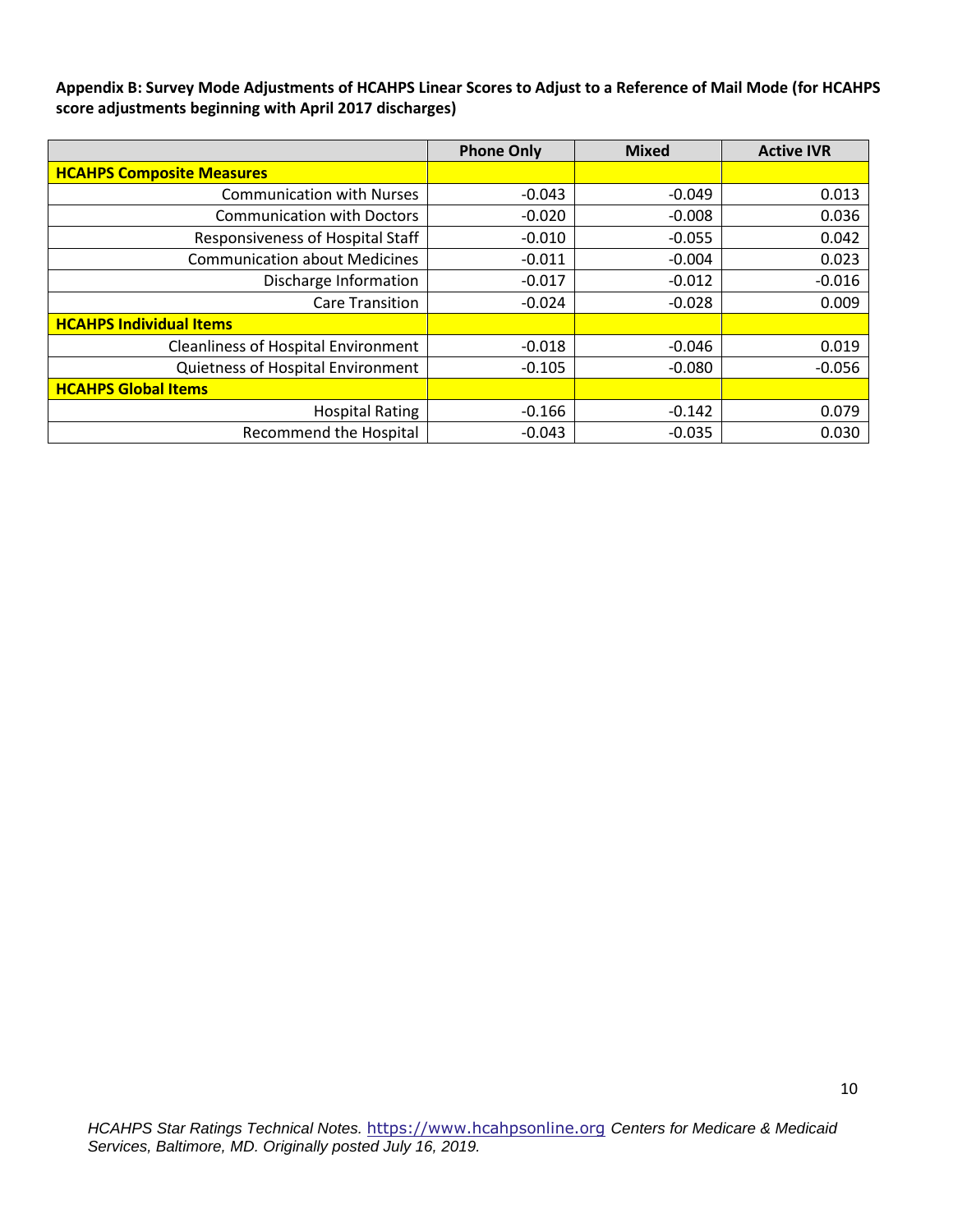**Appendix C: HCAHPS Star Rating Cut Points for Patients Discharged Between Quarter 1, 2018 and Quarter 4, 2018 (January 1, 2018 to December 31, 2018)**

|                                            | 1 Star | 2 Stars               | 3 Stars         | 4 Stars          | 5 Stars   |
|--------------------------------------------|--------|-----------------------|-----------------|------------------|-----------|
| <b>HCAHPS Composite Measures</b>           |        |                       |                 |                  |           |
| <b>Communication with Nurses</b>           | <86    | $≥86$ to $≤90$        | ≥90 to <92      | $≥92$ to $<95$   | $\geq$ 95 |
| <b>Communication with Doctors</b>          | <88    | ≥88 to <91            | $≥91$ to <93    | $≥93$ to $<95$   | $\geq$ 95 |
| Responsiveness of Hospital Staff           | <79    | $\geq$ 79 to <83      | $≥83$ to $≤87$  | $≥87$ to $≤91$   | $\geq 91$ |
| <b>Communication about Medicines</b>       | < 73   | $\geq$ 73 to $\lt$ 77 | $≥77$ to $≤81$  | $≥81$ to $≤86$   | $\geq 86$ |
| Discharge Information                      | < 81   | $≥81$ to $≤85$        | ≥85 to <89      | $\geq$ 89 to <93 | $\geq$ 93 |
| <b>Care Transition</b>                     | <79    | $≥79$ to $≤81$        | $≥81$ to $< 83$ | $≥83$ to $< 87$  | $\geq 87$ |
| <b>HCAHPS Individual Items</b>             |        |                       |                 |                  |           |
| <b>Cleanliness of Hospital Environment</b> | < 83   | ≥83 to <87            | ≥87 to <90      | $≥90$ to $<94$   | $\geq$ 94 |
| Quietness of Hospital Environment          | <77    | $≥77$ to $≤82$        | $≥82$ to $≤86$  | $≥86$ to $≤89$   | $\geq 89$ |
| <b>HCAHPS Global Items</b>                 |        |                       |                 |                  |           |
| <b>Hospital Rating</b>                     | < 82   | $≥82$ to $≤86$        | ≥86 to <90      | $≥90$ to <93     | $\geq$ 93 |
| <b>Recommend the Hospital</b>              | <80    | $≥80$ to $<86$        | ≥86 to <90      | ≥90 to <94       | $\geq$ 94 |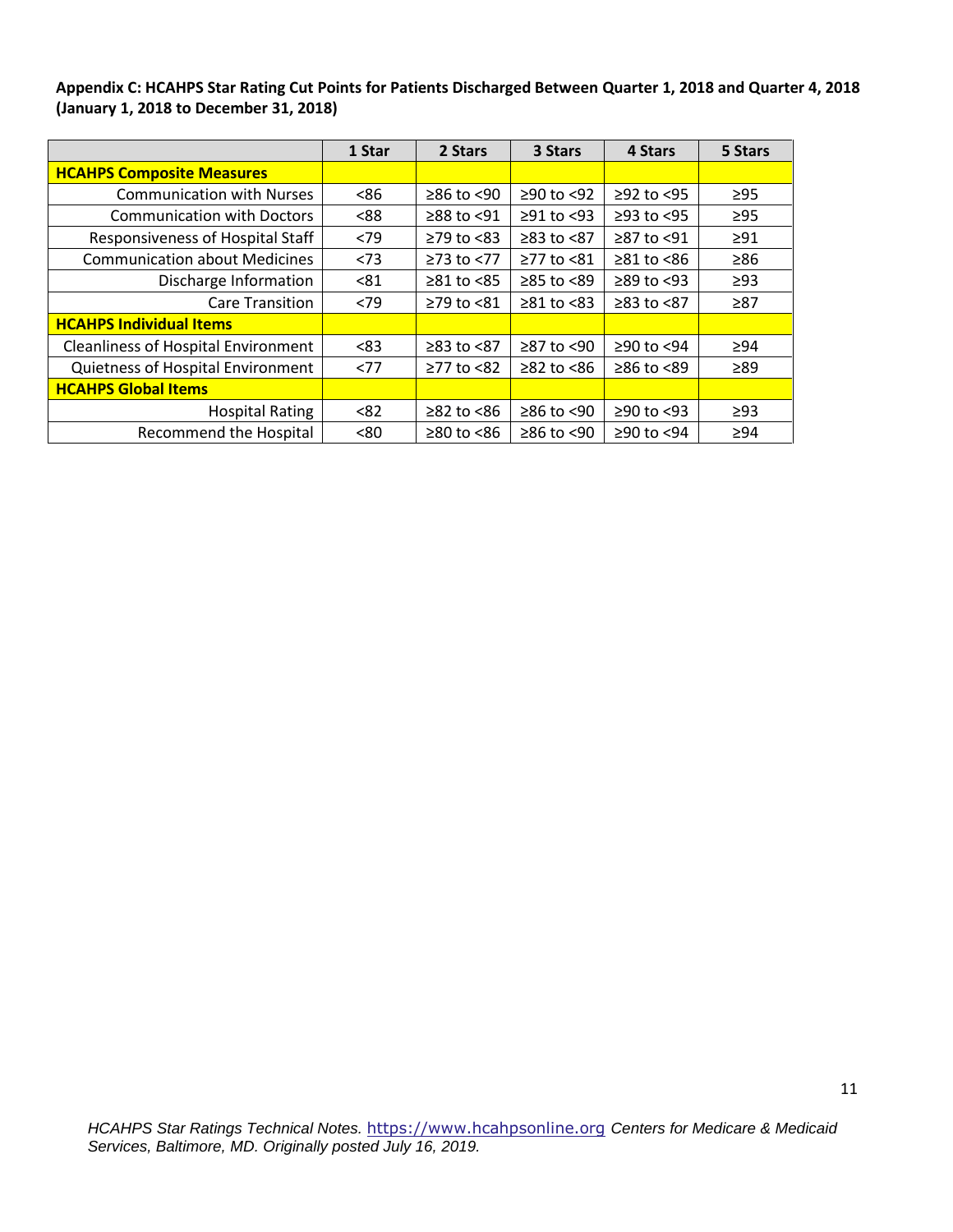### **Appendix D: Individual Measure Star Assignment Process**

Below are detailed steps of the clustering method to develop individual measure stars. For each measure, the clustering method does the following:

- 1. Produces the individual measure distance matrix.
- 2. Groups the measure scores into an initial set of clusters.
- 3. Selects the final set of clusters.

# **1. Produce the individual measure distance matrix.**

For each pair of hospital j and k (j>=k) among the n hospitals with measure score data, compute the Euclidian distance of their measure scores (e.g., the absolute value of the difference between the two measure scores). Enter this distance in row j and column k of a distance matrix with n rows and n columns. This matrix can be produced using the DISTANCE procedure in SAS as follows:

proc distance data=inclusterdat out=distancedat method=Euclid;

```
 var interval(measure_score);
   id CCN;
run;
```
In the above code, the input data set, *inclusterdat,* is the list of hospitals with scores for a particular measure. Each record has a unique identifier, CCN. The option *method=Euclid* specifies that distances between hospital measure scores should be based on Euclidean distance. The input data contain a variable called *measure\_score.* In the *var* call, the parentheses around *measure\_score* indicate that *measure\_score* is considered to be an interval or numeric variable. The distances computed by this code are stored to an output data set called *distancedat.*

# **2. Create a tree of cluster assignments.**

The distance matrix calculated in Step 1 is the input to the clustering procedure. The stored distance algorithm is implemented to compute cluster assignments. The following process is implemented by using the CLUSTER procedure in SAS:

- a. The input measure score distances are squared.
- b. The clusters are initialized by assigning each hospital to its own cluster.
- c. In order to determine which pair of clusters to merge, Ward's minimum variance method is used to separate the variance of the measure scores into within-cluster and between-cluster sum of squares components.
- d. From the existing clusters, two clusters will be selected for merging to minimize the within-cluster sum of squares over all possible sets of clusters that might result from a merge.
- e. Steps b and c are repeated to reduce the number of clusters by one until a single cluster containing all hospitals results.

The result is a data set that contains a tree-like structure of cluster assignments, from which any number of clusters between 1 and the number of hospital measure scores could be computed. The SAS code for implementing these steps is:

proc cluster data=distancedat method=ward outtree=treedat noprint;

id CCN;

run;